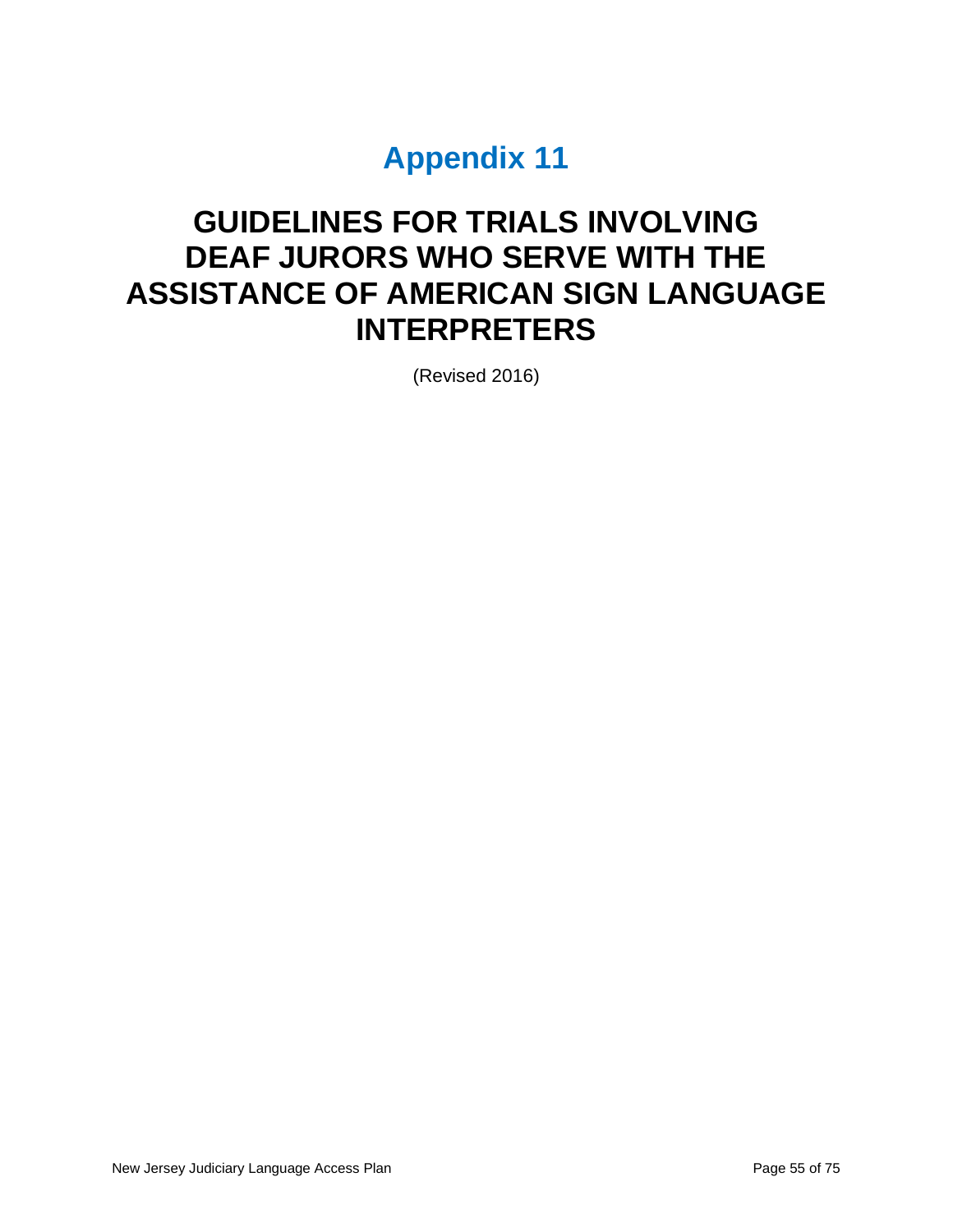## **1. Introduction**

Jurors are an essential part of justice. People who are deaf or hard of hearing have an equal right and a civic duty to serve as grand jurors and petit jurors. These guidelines, consistent with the Bench Manual on Jury Selection, have been prepared to assist judges when a trial involves a prospective juror who indicated that he or she requires the services of an American Sign Language interpreter to serve as a juror, whether that need is made known on the Juror Qualification Questionnaire or communicated in some other way to court personnel. All other accommodation requests for communication assistance (e.g., assistive listening devices or realtime transcription) should be referred to and handled by the vicinage's Americans with Disabilities Act Coordinator.

## **2. Legal Background**

In DeLong v. Brumbaugh, 703 F. Supp. 399 (W.D. Pa. 1989), the U.S. District Court found that a state trial court violated Section 504 of the Rehabilitation Act of 1973, 29 U.S.C. 794, when it disqualified a prospective juror "…solely because she [was] deaf." Section 504 prohibits discrimination against persons with hearing loss in any program or activity that receives federal funding.

- a. The Americans with Disabilities Act (ADA) of 1990 extended the prohibition of discrimination against persons with hearing loss to all government entities and requires them to make all their services, programs, and activities available to "qualified individuals" with disabilities. Section 202 of the ADA (42 U.S.C. §12132).
- b. Deaf<sup>[1](#page-1-0)</sup> persons have successfully served as jurors on numerous occasions in New Jersey and elsewhere nationwide. The Administrative Director of the Courts issued an advisory memorandum to the Assignment Judges shortly after the first such service in New Jersey by a deaf juror ("Service by Deaf Jurors," October 1, 1984). It stated that deafness is not necessarily a limitation of the requirement to be able to read, write, and understand English and that a trial judge could find that a Deaf juror meets the statutory qualifications for jurors. Please note that the qualification statute has been revised to require only that a juror be able to read and understand English, N.J.S.A. 2B:20-1b.

## **3. Team of Interpreters**

 $\overline{a}$ 

The Jury Manager, with assistance from the Vicinage Coordinator of Interpreting Services, will review all relevant factors prior to scheduling a deaf or hard of hearing juror for jury service and complete the scheduling process. Ordinarily, the two ASL interpreters employed by the Administrative Office of the Courts will be scheduled to interpret for deaf jurors on every day of the juror's service for trial continuity and efficient use of judiciary resources.

## **4. Qualification and Challenges of Jurors Who Require an ASL Interpreter**

- a. No Presumption of Automatic Disqualification The fact that a juror is deaf or hard of hearing and requires an interpreter in order to understand the proceedings or communicate with the court is not grounds, by itself, to disqualify that juror.
- b. *Voir Dire* of Jurors Who Are Deaf or Hard of Hearing

<span id="page-1-0"></span><sup>1</sup> The term "deaf" (with the lowercase "d") refers to the audiological condition of not being able to hear. The term "Deaf" (with the uppercase "D") refers to a particular group of deaf people who share a common language (ASL) and whose cultural knowledge, values, and beliefs were historically created and are actively transmitted across generations. Padden, C., & Humphries, T. (1988). *Deaf in American: Voices from a culture*. Cambridge, Mass.: Harvard University Press.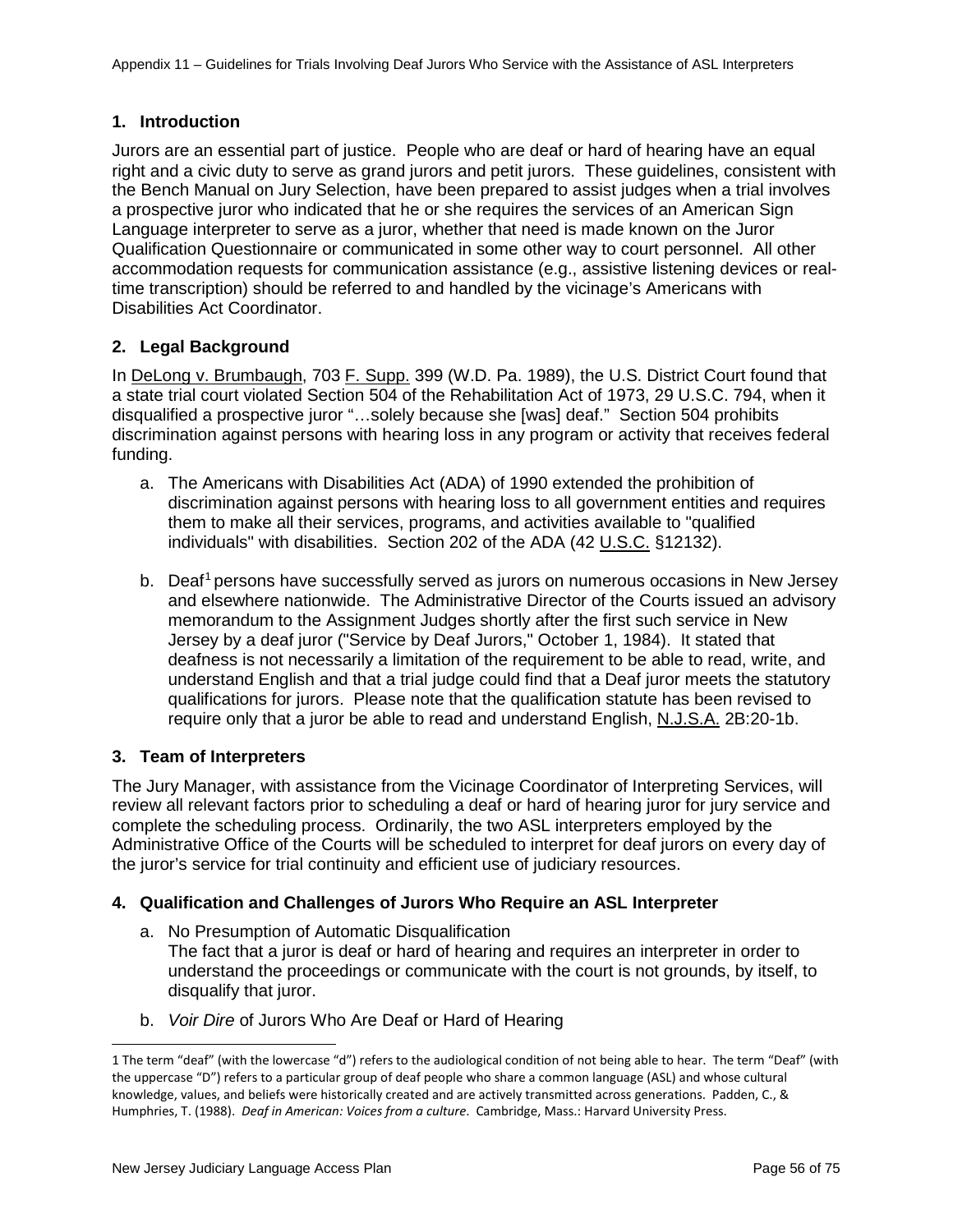As is done for every juror, the trial judge is responsible to determine, at *voir dire*, whether the juror is qualified to serve on that particular trial, including whether the juror meets the statutory qualifications for jury service.

The ADA prohibits direct questioning of an individual regarding the deaf or hard of hearing person's disability. Judges should focus on the skills required to adequately perform the duties of a juror, such as the ability to attend for long periods of time, the ability to weigh evidence, and the ability to deliberate.

It is appropriate to inquire if the juror can understand the interpreter that has been provided and if she or he has any suggestions for further facilitating successful communication in the courtroom.

c. Challenges of Jurors Who Are Deaf and Hard of Hearing Once the trial judge determines that the deaf juror possesses the required qualifications to serve as a juror and requires interpreting services, that juror, like any other juror, can be removed from the trial panel by successful challenge, whether for cause or by means of a peremptory challenge exercised by any party.

### **5. Administration of Oath to Interpreters**

The interpreter's oath, per Standard 3.1 Interpreter's Oath, should be administered to each interpreter for whom it is required prior to the delivery of any interpreting services.

**"Do you solemnly swear or affirm that you will interpret accurately and impartially, follow all guidelines for court interpreting that are binding on you, and discharge all of the solemn duties and obligations of an official interpreter?"**

Once a deaf juror is empaneled and the jury has been sworn, the judge should administer the following expanded oath, per Standard 2.10.2 Interpreter Expanded Oath, to the interpreters in the presence of the jury:

**"Additionally, in this case your function is to provide communication access for a deaf juror, and in doing so, do you swear that you will not participate in the deliberations, you will keep all communications in the jury room confidential, and you will not speak directly to any juror or allow a juror to speak to you but will, instead, provide communication access with fellow jurors so that the deaf juror can faithfully discharge his or her duties as a juror?"**

#### **6. Interpreting Modes During** *Voir Dire*

Interpretation most likely will be delivered in the simultaneous mode when the judge is addressing all jurors or during the questioning of the other prospective jurors. However, when the deaf or hard of hearing prospective juror is being questioned or is answering, interpretation will most likely be delivered in the consecutive mode.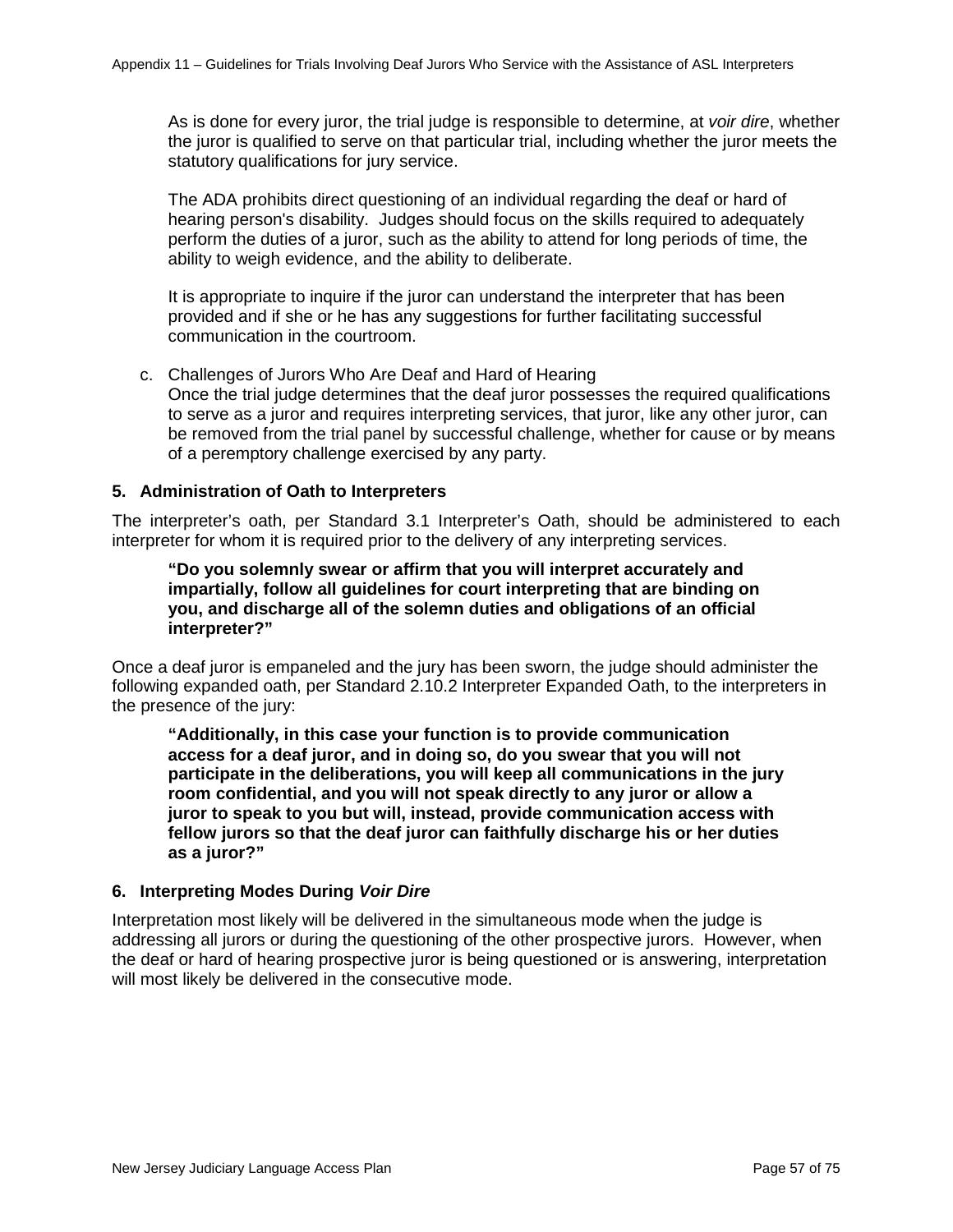## **7. Positioning of Deaf Jurors**

While sitting in the gallery, the deaf or hard of hearing juror should be in the front row or at the end of any row.

If empaneled, the deaf or hard of hearing juror should be assigned a seat that will ensure a direct line of sight to the interpreters. This can best be determined by having the interpreter work with the deaf person as well as the trial judge and judiciary staff, regarding the best possible location.

## **8. Positioning of ASL Interpreters in the Courtroom**

Positioning of ASL interpreters for *voir dire* and trial will vary depending on the configuration of the particular courtroom. The ASL interpreters will evaluate the courtroom to determine the appropriate locations at which they should be positioned throughout the deaf juror's service. Interpreters will take into consideration providing a wide enough view for the deaf juror to see both the interpreter and each speaker (including witnesses, the judge, and the attorneys) without blocking the view of the judge, attorneys, witnesses, or other jurors.

The interpreters will approach the bench to inform the court as to their proposed positioning. The interpreters will consult with the judge and deaf person to identify what seating arrangement will be optimal in the jury box.

During the trial, the interpreters will adapt their positions, if necessary, as the speakers change. During witness testimony, the interpreters will position themselves so that the deaf juror can always see the interpreters and the witness. During videotaped testimony or introduction of exhibits, the interpreters will move to a place where the juror can see both the evidence and the interpreters.

Once the jury is empaneled, the interpreters will accompany the deaf juror into the deliberation room at all times to provide communication access among the jurors.

## **9. Judicial Assistance in Access to Preparation Materials**

The court should provide access to case file information necessary for court interpreters to prepare for a case. Preparation removes barriers to accurate and meaningful interpretation and ensures a more efficient and effective proceeding, per Standard 3.7 Interpreter Access to Case File Information.

Typically an ASL interpreter will enter the courtroom before the jury pool enters to inform the court of the presence of a deaf juror and to request the case caption, complete witness lists, and the names of the attorneys and their law firms. Once the deaf juror is seated as a trial juror, the interpreting team will need to be provided with access to exhibits and experts, for which they may need the assistance of the judge to obtain. After the charge conference, the judge will provide a copy of the proposed jury instructions for the same reasons noted above.